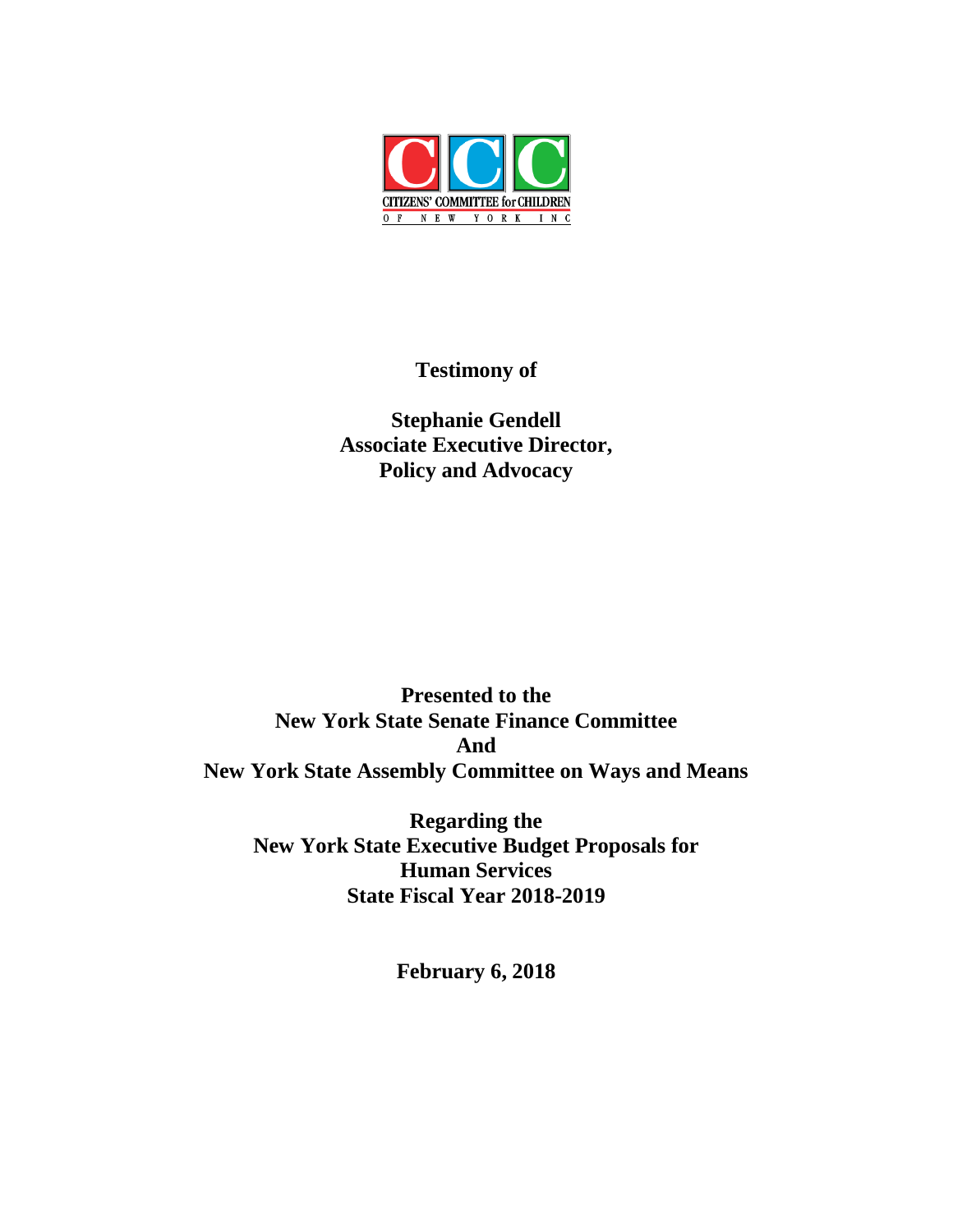Good afternoon. My name is Stephanie Gendell and I am the Associate Executive Director for Policy and Advocacy at Citizens' Committee for Children (CCC). CCC is a privately supported, independent, multi-issue child advocacy organization dedicated to ensuring every New York child is healthy, housed, educated and safe.

CCC does not accept or receive public resources, provide direct services, nor represent a sector or workforce. For over 70 years, CCC has undertaken public policy research, community education and advocacy efforts to draw attention to children's needs so that we can advance budget, legislative and policy priorities that produce good outcomes for our youngest New Yorkers.

I would like to thank Chairwoman Weinstein and Chairwoman Young and all the members of the Assembly Ways and Means and Senate Finance Committees for holding today's hearing on the Human Services related proposals in the Governor's Executive Budget for State Fiscal Year 2018-2019.

CCC recognizes the need to be fiscally prudent given the state budget deficit, the threats to New York's economy create by the new federal tax bill, and the potential for additional federal cuts. That said, we are very disappointed that the State's Budget is being balanced by cutting and curtailing services for the most vulnerable children and youth in the state, most glaringly impacting negatively the children of New York City.

CCC is deeply disappointed that the Executive Budget proposes to cap New York City's reimbursement for services that prevent child abuse and neglect at a time when the City has been successfully implementing a strong continuum of evidence based services and on the heels of a \$64 million state cut to foster care. Furthermore, the Executive Budget proposes to eliminate all \$41.4 million of state support for the Close to Home juvenile justice initiative, which is not only critical for justice involved youth but essential for the city's implementation of Raise the Age. The Executive Budget also failed to increase investments in programs that are essential to strong child and family outcomes, including children's behavioral health services, child care and Home Stability Support to prevent homelessness.

That said, there are several Executive Budget proposals that should be applauded. We appreciate proposals that add \$15 million for prekindergarten, \$10 million for after-school programs, \$50 million for community schools, \$7 million to restore previously cut funding for child care, \$4 million to address the minimum wage increase for the Summer Youth Employment Program, and \$100 million to implement a continuum of services associated with raising the age of criminal responsibility. We also support the Executive Budget's inclusion of the First 1,000 Days initiative, which is designed to better address the needs of young children, and we strongly support numerous legislative proposals including the Child Victim's Act and the Dream Act.

Given the need for New Yorkers to rely on their State and Local governments, more than ever, we urge the Legislature to negotiate a budget with the Governor that is balanced in a manner that does not threaten the well-being of children, youth and families.

Turning specifically to the Human Services budget: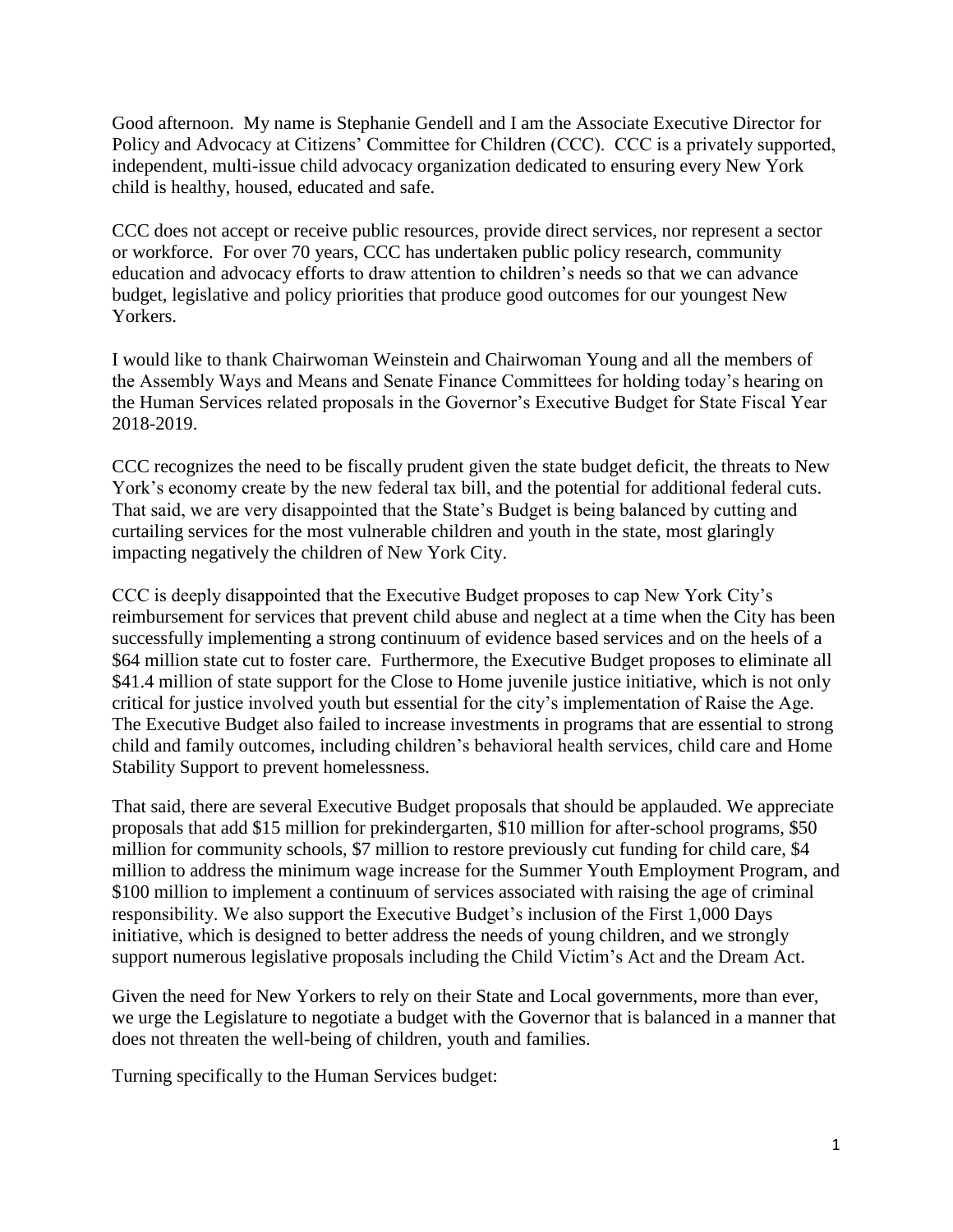CCC is deeply disappointed with the Executive Budget proposals related to Human Services and the totality of the proposals that will impact the City's child welfare agency, the Administration for Children's Services (ACS). The Executive Budget proposes to change the open-ended child welfare financing system to a block grant for New York City, and then cut the amount of funding the City already anticipates spending on these services. At the same time, the State is also proposing to cut all State funding for the Close to Home juvenile justice placement system (\$41.4 million) just when Close to Home placements are due to triple when the implementation of Raise the Age adds 16 and 17 year olds to the system. The budget also appears to leave New York City without any Raise the Age funding. All of these cuts will target the City's child welfare agency, which provides services to the most vulnerable children, youth and families in the City, and was the recipient of a \$64 million annualized cut to foster care and special needs students last year, and has been forced by the State to bring on Kroll as a monitor of their efforts to keep children safe. We are extremely concerned about the impact of these devastating cuts on ACS and their ability to keep children safe, let alone continue to build child welfare and juvenile justice systems that strengthen families and communities.

#### **CHILD WELFARE**

The Executive Budget proposes to cap the State share of New York City's child welfare services (child protective services, preventive services, independent living, after care and adoption administration). New York's child welfare financing structure, in place since 2002, incentivizes good outcomes by capping foster care reimbursement while reimbursing counties 62% of the costs for the services that keep children and youth safe and out of foster care. New York City has leveraged this funding stream to lower child protective caseloads, decrease juvenile justice detention and placement, and become a national model for its continuum of high quality, effective preventive services. **This proposed cap would cut reimbursement to NYC by \$65 million in FY18 and \$129 million in FY 19 and effectively turn the successful open-ended funding stream into a block grant.**

This proposed cap and cut is contrary to the safety and needs of New York City families and puts the safety of children at risk. Just last January 27, 2017, OCFS Acting Commissioner Sheila Poole was quoted in a press release announcing the State-required monitor of ACS's ability to keep children safe saying, "The monitor's responsibility will be to evaluate all policies, practices and procedures and determine the reasons for the troubling failures that we have seen in the handling of high-risk cases to follow basic protocols. OCFS will work with the monitor and ACS to strengthen child protection programs across New York City."<sup>1</sup> This cap and cut is to the very same services—protection and prevention—that OCFS committed to strengthening just one year ago.

The most astonishing part of this proposed cap and cut is that New York's child welfare financing scheme has been proven to work—lowering child protective caseloads, decreasing foster care, and increasing access to preventive services. In 1996, there were 30,000 children in

<sup>&</sup>lt;sup>1</sup> This press release was accessed by CCC on January 28, 2018 at [http://ocfs.ny.gov/main/view\\_article.asp?ID=1445.](http://ocfs.ny.gov/main/view_article.asp?ID=1445) Since that time, OCFS has removed this press release from their web site resulting in an error message if you click on the link.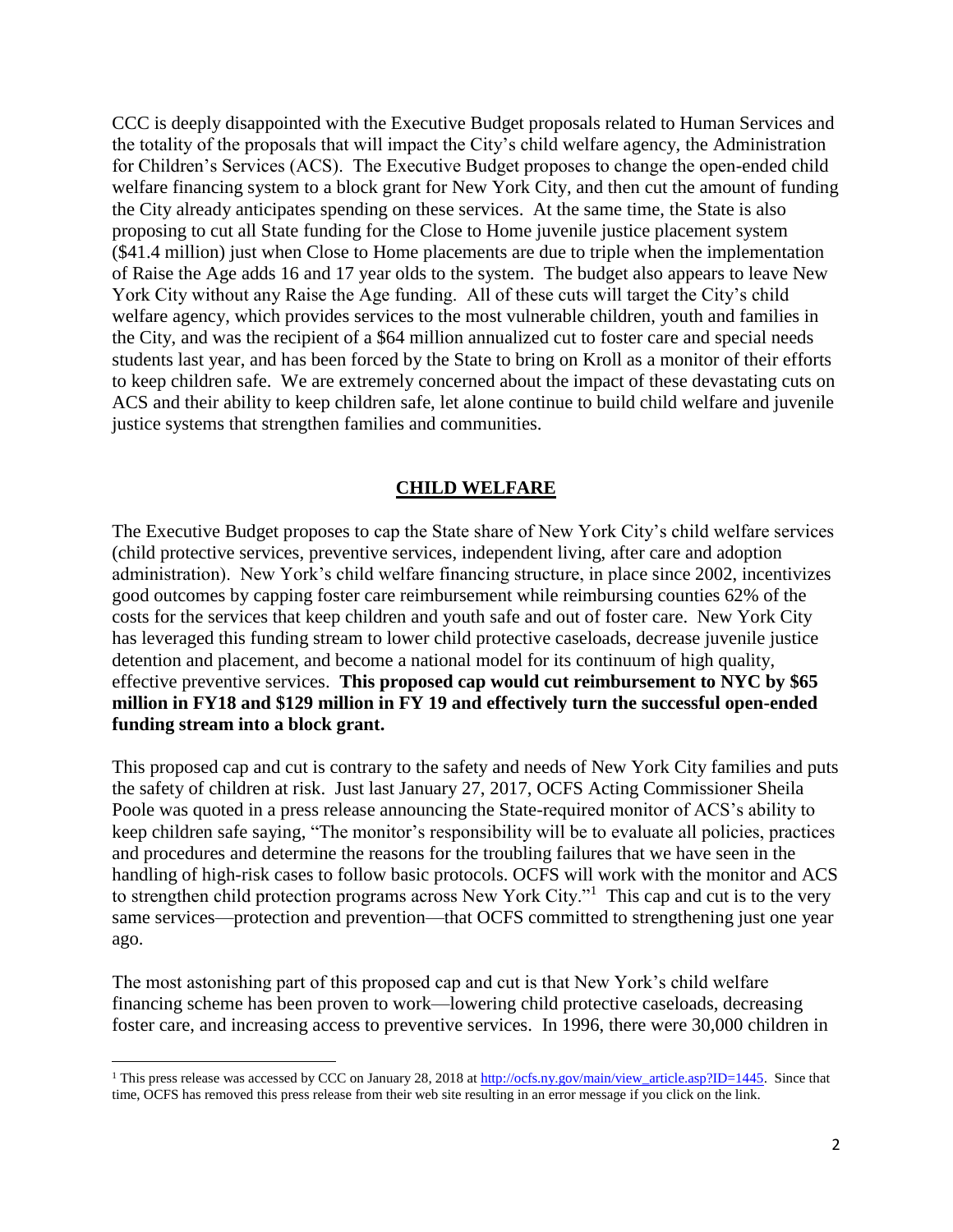foster care in New York City; by 2005 it was down to 18,000; and today there are fewer than 9,000. There are nearly 27,000 children receiving preventive services in NYC today. These include services that have also prevented youth from being placed in detention and placement, which have also seen historic lows. Interestingly, throughout the country, and in many parts of New York, foster care placements have been on the rise as a result of the opioid epidemic.<sup>2</sup> Despite the crisis, this is not the case in New York City where foster care placements have continued to decrease.<sup>3</sup>

How did we get here? In 1995, Governor Pataki imposed a cap and a \$130 million cut to child welfare services. Within two years, New York City saw a 17% increase in foster care admissions and an 11% decrease in new families in preventive service programs.<sup>4</sup> Competing demands and budget shortfalls led the City to focus its resources on foster care at the expense of prevention. In 2002, the State reversed course, implementing the child welfare financing scheme that is essentially in place today. As described by the Office of Children and Family Services (OCFS) in a 2006 Report to the Legislature:

"The premise underlying [child welfare financing] was that it was important to provide a reliable, uncapped source of funding for child welfare services that would encourage localities to invest in services that promote family stability and permanency for children in safe home-based settings. While foster care is an absolutely necessary component of all child welfare systems, it is critical that there be a finance structure that encourages the provision of other services that might alleviate the need for foster care or reduce the time that foster care is necessary. **By juxtaposing a State cap on foster care financial participation with a commitment to reimburse localities for 65%<sup>5</sup> of all their preventive (and other key child welfare) services, the intention was to create a viable financial incentive for localities to provide non foster care services when children do not need to be separated from their families in order to keep them safe from abuse, neglect or behaviors that endanger themselves or others."<sup>6</sup>**

This financing scheme, articulately explained by OCFS as one that intentionally incentivizes the investment in services to keep children safe and out of foster care, worked. New York City and other counties have been incentivized to make good choices for children, youth and families. This includes hiring child protective staff to lower caseloads, which is one of the best ways to keep children safe and ensure high quality investigations. This also includes creating a continuum of high-quality community-based preventive services, many of which are evidence-

<sup>2</sup> J. Kohomban, J. Rodriguez, & R. Haskins. *The Foster Care System was Unprepared for the Last Drug Epidemic-Let's Not Repeat History.* Brookings. Jan. 31, 2018. [https://www.brookings.edu/blog/up-front/2018/01/31/the](https://www.brookings.edu/blog/up-front/2018/01/31/the-foster-care-system-was-unprepared-for-the-last-drug-epidemic-lets-not-repeat-history/)[foster-care-system-was-unprepared-for-the-last-drug-epidemic-lets-not-repeat-history/](https://www.brookings.edu/blog/up-front/2018/01/31/the-foster-care-system-was-unprepared-for-the-last-drug-epidemic-lets-not-repeat-history/)

<sup>3</sup> Administration for Children's Services. <http://www1.nyc.gov/site/acs/about/data-policy.page>

<sup>4</sup> Citizens' Committee for Children. Carrots and Sticks: The Impact of the New York State Family and Children's Services Block Grant on Child Welfare Services in New York. Feb. 1998. [https://www.cccnewyork.org/wp](https://www.cccnewyork.org/wp-content/publications/CCCReport.CarrotsandSticks.Feb1998.pdf)[content/publications/CCCReport.CarrotsandSticks.Feb1998.pdf](https://www.cccnewyork.org/wp-content/publications/CCCReport.CarrotsandSticks.Feb1998.pdf)

 $\frac{5 \text{ This has been reduced to } 62\% \text{ state reinforcement since } 2008.$ 

<sup>6</sup> New York State Office of Children and Family Services. *Final Report to the Legislature: Child Welfare Financing.* December 2006. [https://ocfs.ny.gov/main/reports/CWF\\_12\\_2006.pdf](https://ocfs.ny.gov/main/reports/CWF_12_2006.pdf)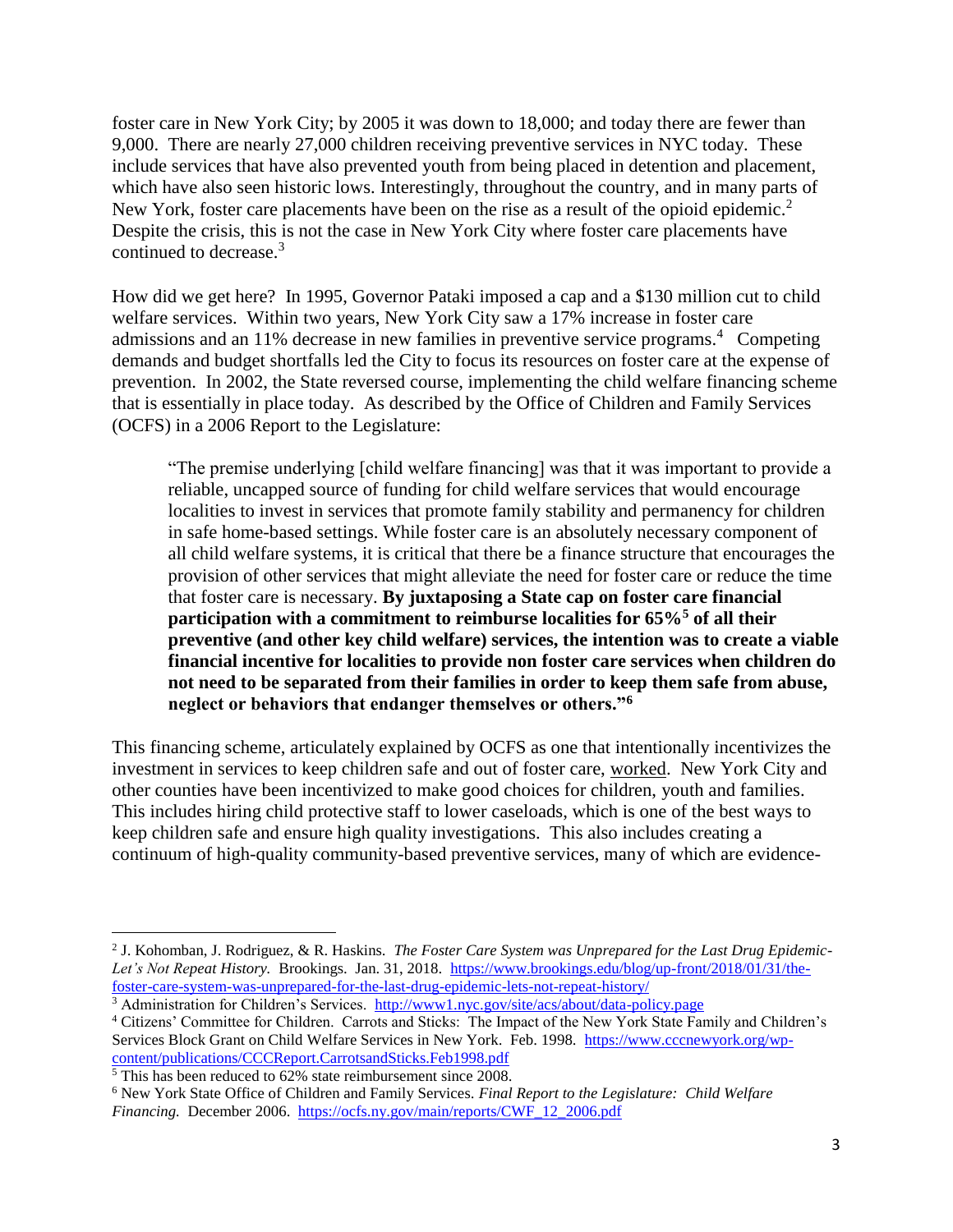based. In fact, the City's preventive services program has been recognized by one of the leading national child welfare organizations, Casey Family Programs, as a model for the nation.<sup>7</sup>

This proposed state cap is a proposal to undo progress and go back to the very same child welfare financing structure that was proven not to work in New York. This is unconscionable for the children and families of New York City. It is also a terrible precedent for the State to cap this uncapped funding stream for child welfare service. This year the budget cut is targeting New York City, but this opens the door to all other counties in the future.

While the State Division of Budget (DOB) has estimated the impact to NYC will be \$17 million in FY18 and \$21 million in FY19, this analysis is based on old claims data and does not account for the investments the City committed to in their July 2017 financial plan. The City has estimated that the cut is \$65 million in FY18 and \$129 million in FY19 based on their current financial plan. This does not include any new investments the City might wish to make, including investments that would be warranted from raising the age of criminal responsibility.

### **We strongly urge the Legislature to work with the Governor to ensure that the Adopted Budget does not include this harmful cap on State reimbursement to child welfare services for New York City.**

In addition, the Executive Budget fails to support 2 of the 3 cohorts currently participating in the **Foster Youth Success Initiative** and fails to add funding for the 4<sup>th</sup> cohort (one for each year of college). The current budget includes \$1.5 million for one cohort and failed to restore the \$3 million the Legislature contributed for two additional cohorts. The program now needs \$6 million to support four cohorts. The Foster Youth Success Initiative provides comprehensive college supports for foster youth attending colleges and universities, including help with expenses and supportive services while enrolled. **We urge the legislature to negotiate a budget with the Governor that fully supports this successful program at \$6.0 million.**

Additional child welfare priorities include:

- **Remove KinGAP subsidy funding from the foster care block grant** and fund it in the same manner as adoption subsidy.
- **Prevent homelessness** by improving the **child welfare housing subsidy** to prevent homelessness by increasing the monthly amount from \$300 to \$600, enabling youth to receive it until age 24, and ensuring youth can have roommates. A bill to do this is currently pending in both Houses of the Legislature: **A259/S1291**.
- **Restore critical legislative supports** including \$2.2 million for **child advocacy centers**; and \$3 million for **safe harbor services** for sexually exploited youth;
- **Restore \$1.9 million for local kinship programs. Restore \$100,000 and add \$280,000 for Kinship Navigator programs.**
- **Reject Article VII legislation** related MSW licensing.

<sup>7</sup> Casey Family Programs. *Assessment of New York City Administration for Children's Services Safety Practice and Initiatives.* May 2017.

<http://www1.nyc.gov/assets/acs/pdf/testimony/2017/NYCACSAssessmentReportMay2017.pdf>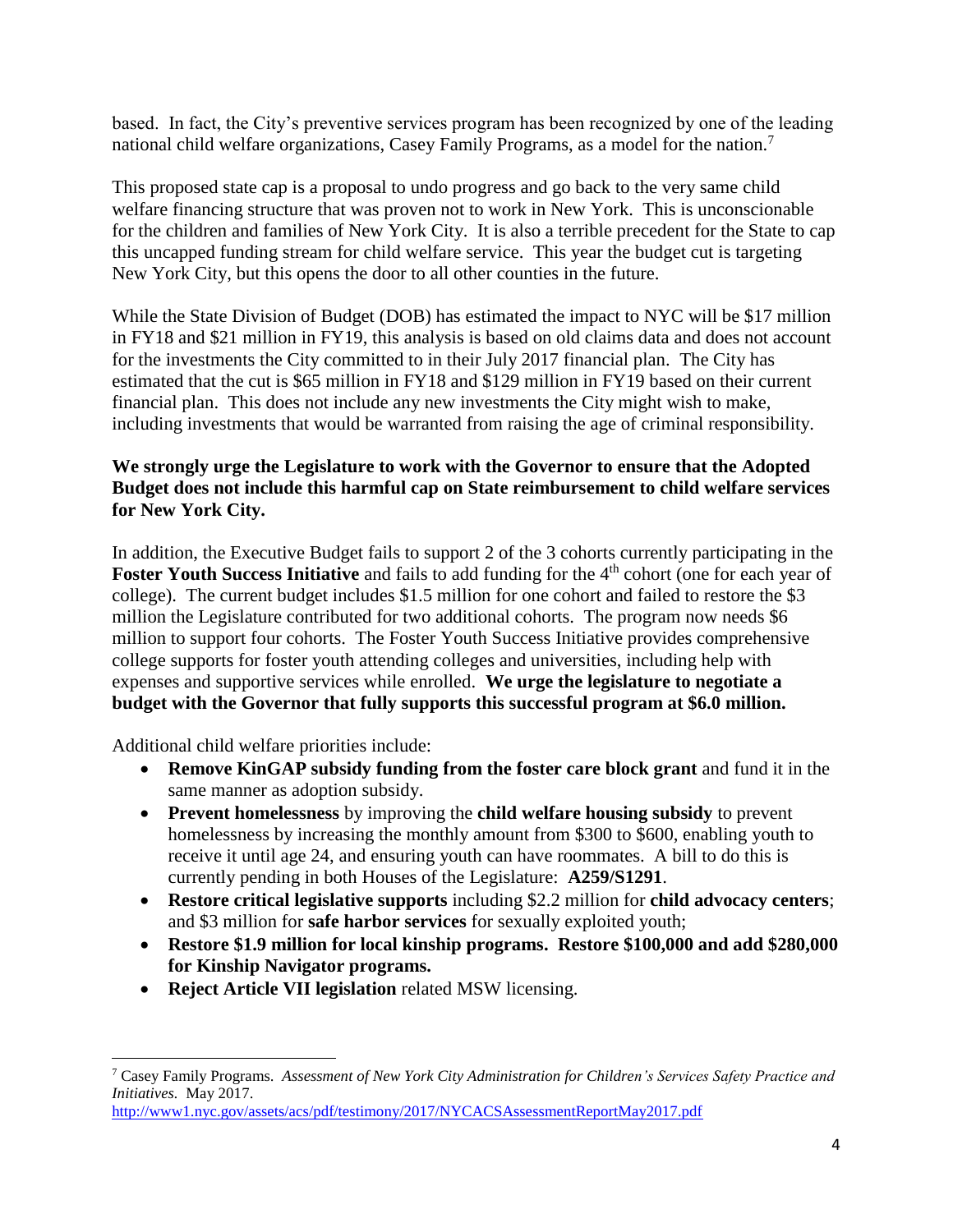#### **CHILD CARE**

Early childhood education is critical for leveling the playing field for low-income children, and enables parents to work and bring income stability to their families. Access to quality child care is important to a child's safety, growth, and social and academic development, especially for low-income children.<sup>8</sup> It is also a critical component of economic growth in the state. Not only are parents able to work, but the early childhood field employs thousands of providers, many of whom operate small businesses out of their homes. Despite the cost-effectiveness of child care, statewide only 17% of the income eligible children ages 0-5 are able to be enrolled. In New York City, only 14% of income eligible infants and toddlers receive child care.

Despite the tremendous unmet need, last year's State Budget cut the State's support for child care by \$7.0 million. We are pleased that this year's Executive Budget proposes to restore the \$7.0 million, which funds child care at its FY16-17 level. In addition, in his State of the State Address, the Governor committee to creating a Child Care Availability Taskforce.

While these are positive steps in the right direction, increasing access to early childhood education is going to require much greater state commitment and investment in the future. We look forward to working with the Governor and the Child Care Availability Taskforce on various ways to increase access to high quality child care across the state across all income levels, including through subsidies, tax credits, tax incentives and expanding care at nontraditional hours.

**In the meantime, we urge the State to make a down payment on this reform by adding \$100 million to expand capacity statewide and help to stabilize the workforce.**

### **FAMILY HOMELESSNESS**

CCC was disappointed that despite the statewide affordable housing crisis and the resulting homelessness crisis, the Executive Budget did not include new proposals to create or expand affordable or supportive housing, nor invest in services to promote the well-being of homeless children and their families.

Today in NYC, nearly 13,000 families with 23,000 children are living in homeless shelters.<sup>9</sup> Addressing family homelessness in New York City will require the State and the City to be partners. The Executive Budget fails to invest any additional resources to better support or expand existing rental assistance programs (such as LINC) nor new programs which could help families secure housing. The Executive Budget also failed to provide any resources to NYCHA, which is clearly struggling to address lead paint and infrastructure issues that jeopardize resident

l

<sup>8</sup> Barnett, W. S. (2008). Preschool education and its lasting effects: Research and policy implications. Boulder and Tempe: Education and the Public Interest Center & Education

Policy Research Unit. http://epicpolicy.org/publication/preschooleducation <sup>9</sup> NYC Department of Homeless Services, Daily Report 1/26/18. (available at [http://www1.nyc.gov/assets/dhs/downloads/pdf/dailyreport.pdf\)](http://www1.nyc.gov/assets/dhs/downloads/pdf/dailyreport.pdf).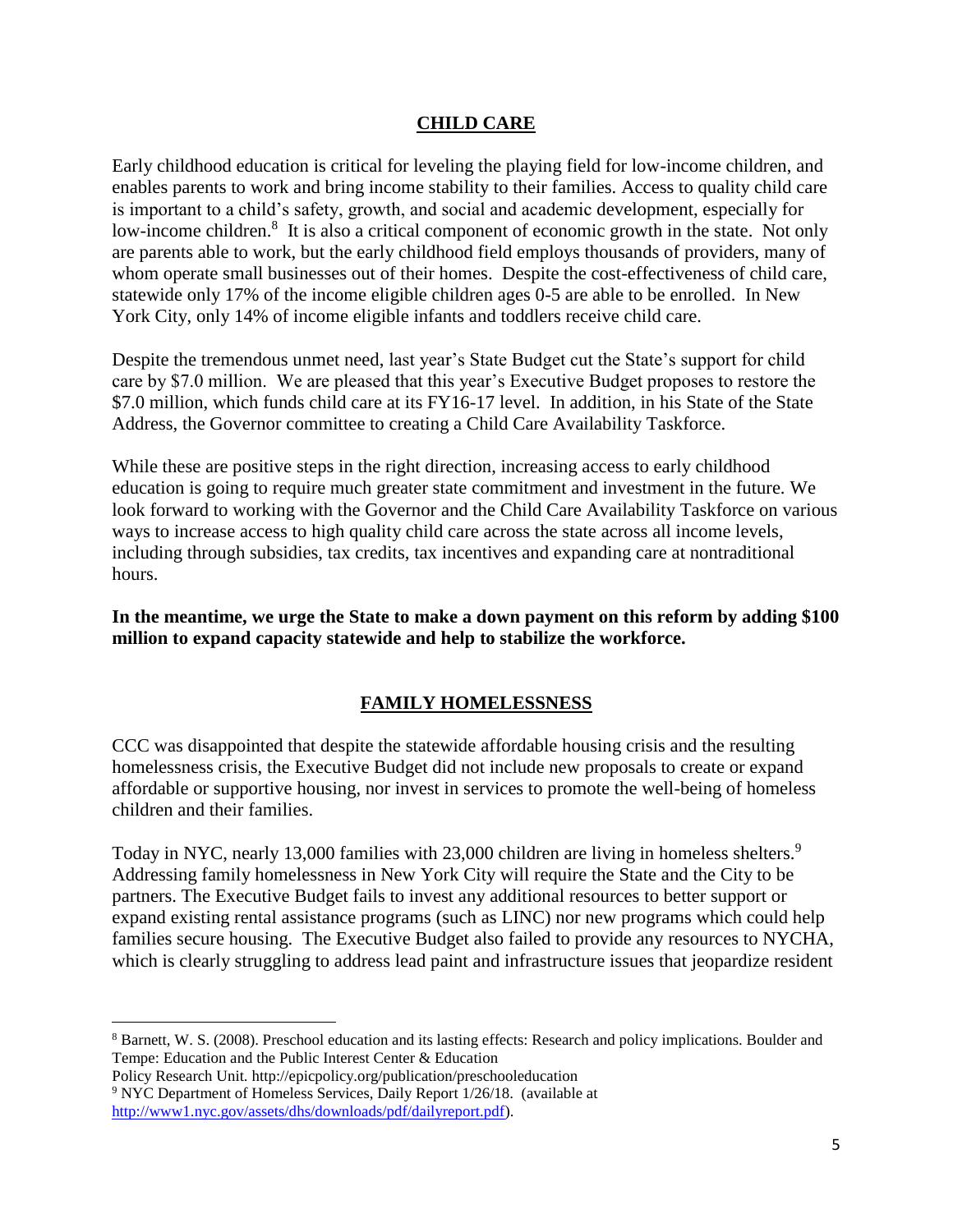safety and ultimately the City's public housing system in its entirety. **CCC urge the State to increase its support to the City for addressing the homelessness crisis.**

CCC strongly supports Assembly member Hevesi's Home Stability Support proposal, which would replace existing state and local rent subsidies with a more effective payment system that promises to save millions of dollars in shelter costs. HSS is a statewide rental supplement for public assistance-eligible families and individuals facing eviction, currently homeless, or facing loss of housing due to domestic violence or hazardous living conditions. By keeping hundreds of thousands of at-risk people in their homes, HSS will alleviate the unsustainable financial burden currently that shelters and other stopgap measures place on the taxpayers of New York State. In addition, keeping families in their homes is the best way to mitigate the extensive social costs of homelessness and the negative impact it has on an individual's education, health and employment. **CCC strongly urges the Governor and the Legislature to include Home Stability Support in the adopted budget.**

Finally, CCC was pleased that in the Education budget there is an additional \$10 million to expand after-school programs, with a portion targeted to homeless children. Homelessness is traumatizing for children and has been proven to have negative impacts on children's education, health and mental health, and long-term success. Targeting investments that enhance supports, academics, social interactions and healthy development are critical for homeless children. We urge the Legislature to support this investment in the Adopted Budget and to target additional investments for homeless children and their families.

## **FOOD AND ECONOMIC SECURITY**

Despite this persistent and growing need, this year's budget does not provide any increase in funding for the Hunger Prevention and Nutrition Assistance Program (HPNAP). An increase in funding for HPNAP would help fill the food banks and soup kitchens that many New Yorkers rely upon to keep hunger at bay. **We urge the state to increase support for HPNAP by \$15 million (for a total of \$51 million.)**

CCC also supports the "No Student Goes Hungry" initiative in the Education budget. The No Student Goes Hungry program includes 5 components:

- o Article VII legislation to ban "lunch shaming" programs such as alternative lunches for students with outstanding lunch bills, stigmatizing such students with wrist bands, requiring students with unpaid lunch bills to perform chores, etc.
- o Article VII legislation to improve communication with students' parents regarding low school meal balances, information on enrolling in free meal programs, and the school's unpaid meal policies.
- o Requiring schools with more than 70% of students eligible for free or reduced price lunch to provide breakfast after the bell. \$7 million capital and \$5 million in reimbursement funding are included for these changes.
- o \$750,000 (for a total of \$1.5 million) to connect schools with local farmer products.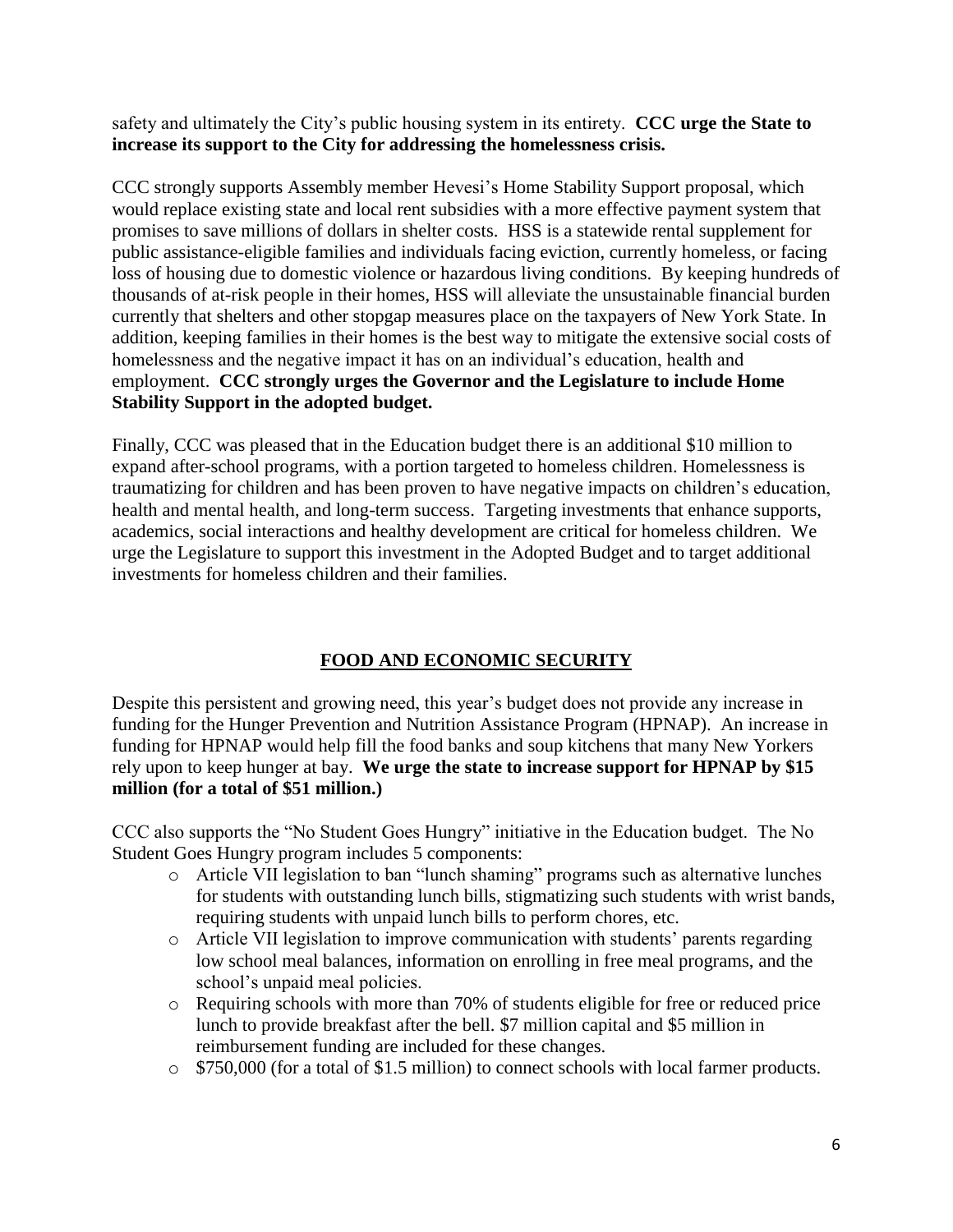$\circ$  Increasing reimbursement rate from \$0.06 to \$0.25 per meal for school districts that purchase at least 30% of food from New York farmers and growers.

### **CCC supports these provisions and urges the legislature to include them in the adopted budget.**

Last year, the Legislature passed, and the Governor signed, important legislation that will enable New York State tax filers to split their state tax refund at tax time and direct a portion into a 529 college savings account. This is a tremendous win for families throughout the State. The State's new tax forms for the 2017 taxes include this new provision, which has the potential to be lifealtering for families. Research has demonstrated that when a low-income child has a small amount of savings in a dedicated college savings account (under \$500), they are three times more likely to go to college.<sup>10</sup> Unfortunately, some low-income families may be reluctant to save money in a college savings account because they do not want to jeopardize their eligibility for public assistance programs nor risk the penalty of early withdrawal **We urge the Legislature to amend Section 131-n of the Social Services Law to exempt 529 college savings from the asset limit test for public assistance.**

### **JUVENILE JUSTICE**

On one hand, CCC is extremely excited that this year will mark the start of raise the age implementation throughout the state. But on the other hand, we are extremely concerned with ensuring that all counties receive the funding they need to implement the full continuum of services to raise the age. We are particularly concerned about New York City because the Executive Budget proposes to cut all of New York City's Close to Home funding (the current placement system for juveniles) and it seems as though New York City will not receive any of the Raise the Age money included in the budget.

As one of the organizations co-leading the Raise the Age-NY Campaign with Children's Defense Fund-NY, we were very pleased that New York passed comprehensive legislation that will keep more youth in their communities, provide developmentally appropriate services, and enable the overwhelming majority of 16 and 17 year olds to have their cases heard in the Family Court pursuant to the Family Court Act.

While passage of the Raise the Age legislation was momentous, ensuring that the law is implemented is critical to ensure that our justice system effectively supports and rehabilitates 16 and 17 year olds, while protecting public safety. We know that counties across the state have been working collaboratively with local law enforcement and social service agencies, courts, child advocates, and family partners on their implementation plans. A key component of implementation is ensuring that counties have the resources they need for services, such as probation, alternative to detention/placement, detention, placement, transportation, health and mental health services, education, and training, among others. **Throughout the negotiation** 

 $\overline{a}$ 

<sup>10</sup> Elliott III, et al. *Small-Dollar Children's Savings Accounts, Income, and College Outcomes*. Center for Social Development, George Warren Brown School of Social Work, Washington University in St. Louis (2013). http://csd.wustl.edu/Publications/Documents/WP13-06.pdf.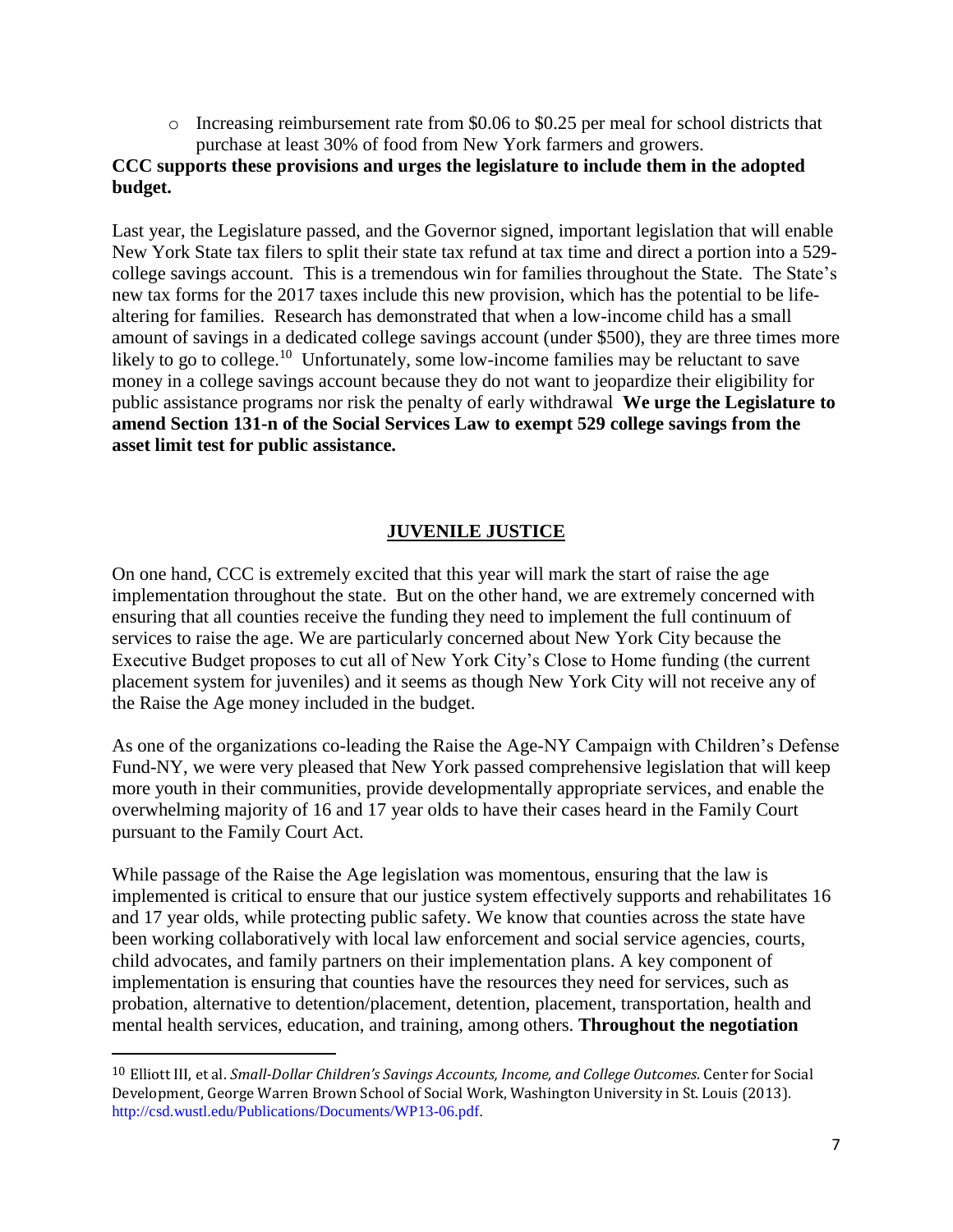**process leading to passage of the law and in the statutory language, the Governor has committed to funding** *all* **county costs associated with Raise the Age—we urge the Legislature to hold the Governor to his word.**

The Executive Budget includes the following proposals related to Juvenile Justice:

- a. Funding to Implement Raise the Age Statewide: The Executive Budget proposes \$100 million for county reimbursement for costs associated with the Raise the Age legislation. Pursuant to the legislation, for a county to be reimbursed for Raise the Age costs, it must remain under the 2% property tax cap or demonstrate financial hardship. This likely means that New York City will not be able to access these funds. There is also an additional \$50 million for capital expenditures related to Raise the Age included in the Executive Budget.
- b. Reauthorizing but Defunding Close to Home: The Executive Budget proposes a five year reauthorization of the Close to Home juvenile placement system in New York City, with the elimination of all state funding. Close to Home currently includes up to \$41.4 million state funding annually.
- c. Capping NYC's Reimbursement for Some Services that Keep Youth out of Detention and Placement: The Executive Budget proposes a cap on the currently uncapped reimbursement (62% state share) funding stream for preventive services for New York City, which includes juvenile justice after-care and alternative to detention/placement services.
- d. Seeking Authority to Close Ella McQueen: The Executive Budget includes Article VII legislation to give the state authority to close the Ella McQueen intake facility in Brooklyn with 30-days notice (rather than 1 year). Ella McQueen is currently an OCFS-run intake facility for adjudicated youth that are supervised by OCFS.

### **a) Funding to Implement Raise the Age Statewide**

#### **CCC supports the Executive Budget proposal for \$100 million for county expenses for programming related to Raise the Age and \$50 million for capital costs, but we are concerned about how these funds will be distributed.**

The inclusion of \$100 million for programming is a necessary investment to ensure the juvenile justice system has the elements that make it different than the adult correctional system, such as diversion programs, health and behavioral health services, juvenile probation support, and facilities appropriate for juveniles. The range of services and juvenile-specific programs are the essence of what makes the juvenile justice vastly more successful in supporting youth and protecting public safety. Raise the Age funding must be distributed in a manner that ensures all counties have the resources they need to successfully implement the whole continuum of services for youth, including community-based services, service-rich detention and placement facilities, transportation, etc.

The Executive Budget requires counties to submit a Raise the Age implementation plan by April 1, 2018. Given that the funding will therefore not be distributed until after the budget is adopted, the Legislature and the advocates will not be able to weigh in on how the money is distributed. This means that we will not know whether all counties will in fact be reimbursed for all their predicted costs or whether all counties are planning to build a continuum of high quality services.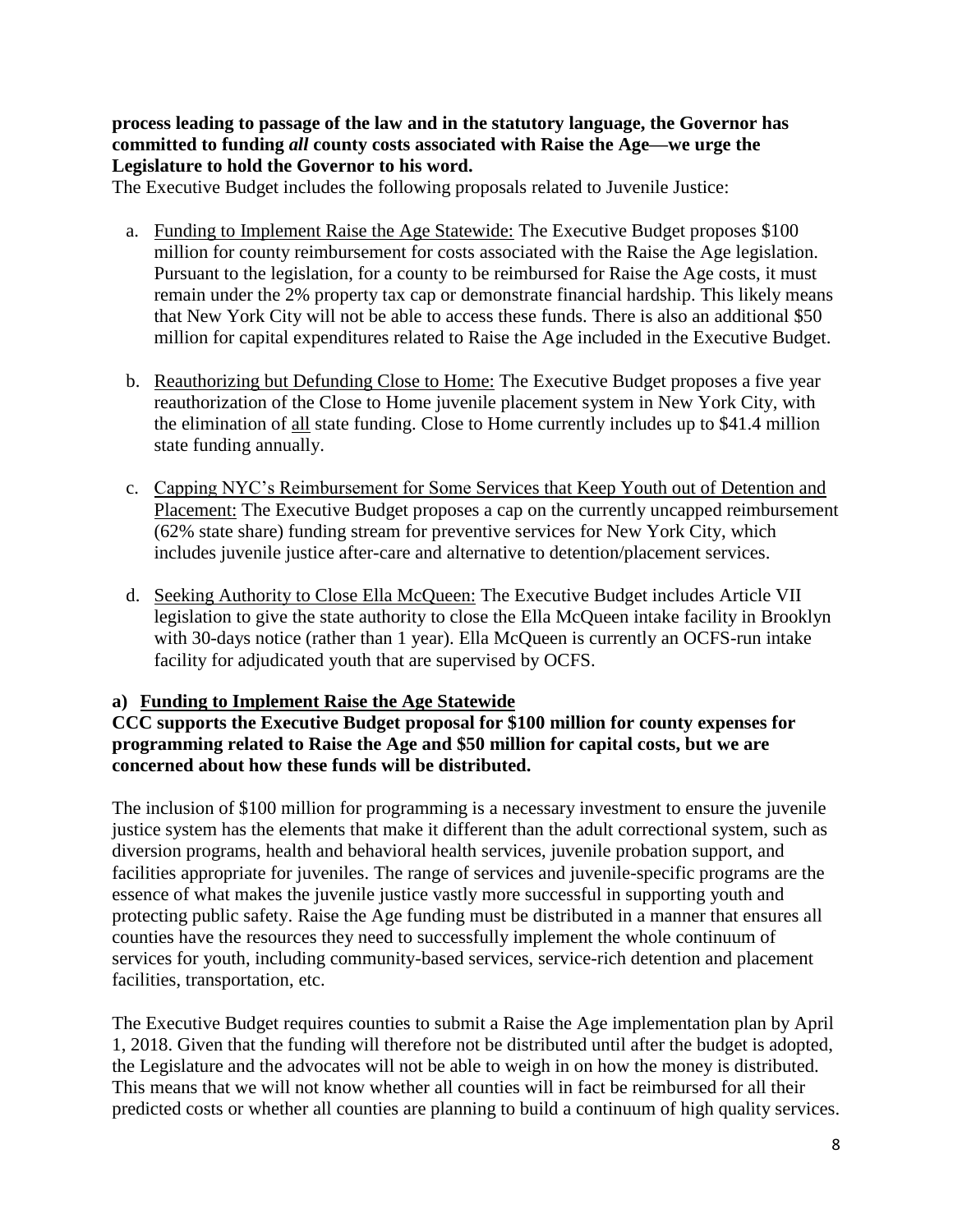It is unclear about what specific services and programs the \$100 million will support. The proposed legislation leaves it up to state agencies (led by OCFS) to create the instructions for the counties to submit their plans to the state, but because all localities are different, it does not prescribe what services counties must fund. In short assessing whether all counties have the resources they need and are planning for the services advocates and legislators believe are necessary, will not be possible.

It is unclear when counties will know how much reimbursement they should anticipate. Counties must be prepared to serve 16 year olds by October 1, 2018, and the only information the budget provides is that applications are due April 1<sup>st</sup> without any information about when decisions will be given. This creates uncertainty for localities in the short term as they plan for implementation.

**Notably, it also appears New York City will not receive any of the \$100 million of Raise the Age funding.** Despite assurances that all counties will be reimbursed for all expenses associated with raising the age of criminal responsibility, the Raise the Age legislation requires counties to remain within their 2% property tax cap or demonstrate financial hardship to receive Raise the Age reimbursement. There is no proposal in the Executive Budget to accommodate New York City's need for raise the age funding if the City is unable to meet those requirements.

It is an important time to remember that the Governor's original Raise the Age proposal, dating back to SFY 2015-2016, has always included a commitment to fully fund Raise the Age.<sup>11</sup> New York City represents approximately half of the juvenile justice population in New York.<sup>12</sup> Not only does New York City seem excluded from Raise the Age funding, the Executive Budget proposes tremendous *cuts* to the City's juvenile justice system (these cuts are described in more detail below).

#### **CCC urges the Legislature to negotiate an adopted budget, with the Governor, that upholds the State's commitment to include state funding needed for ALL counties, including New York City, to implement Raise the Age.**

### **b) Reauthorizing but Defunding Close to Home**

l

Close to Home, enacted in 2012, gave New York City the authority to operate its own juvenile justice placement system of non-secure and limited secure placement, and provided the City with up to \$41.4 million annually of state funding for the program. Close to Home sunsets on March 31, 2018. The Executive Budget proposes to reauthorize Close to Home for another 5 years, but eliminates *all* state support for the program.

Prior to the enactment of Close to Home, New York City's adjudicated youth (meaning youth found to have committed an offense under age 16 that would be a crime if they were an adult) who were ordered by a judge to be placed (meaning supervised in a facility that is not the home

<sup>&</sup>lt;sup>11</sup> "Governor Cuomo Calls on Legislature to Raise the Age of Criminal Responsibility This Session." New York State Governor – website. May 28, 2015. Available at [https://www.governor.ny.gov/news/governor-cuomo-calls](https://www.governor.ny.gov/news/governor-cuomo-calls-legislature-raise-age-criminal-responsibility-session)[legislature-raise-age-criminal-responsibility-session.](https://www.governor.ny.gov/news/governor-cuomo-calls-legislature-raise-age-criminal-responsibility-session)

 $12$  "2012 – 2016 Arrests Involving 16 and 17 Year Olds." New York State Division of Criminal Justice Services. Accessed on January 25, 2018. Available at [http://www.criminaljustice.ny.gov/crimnet/ojsa/youth-arrests/index.htm.](http://www.criminaljustice.ny.gov/crimnet/ojsa/youth-arrests/index.htm)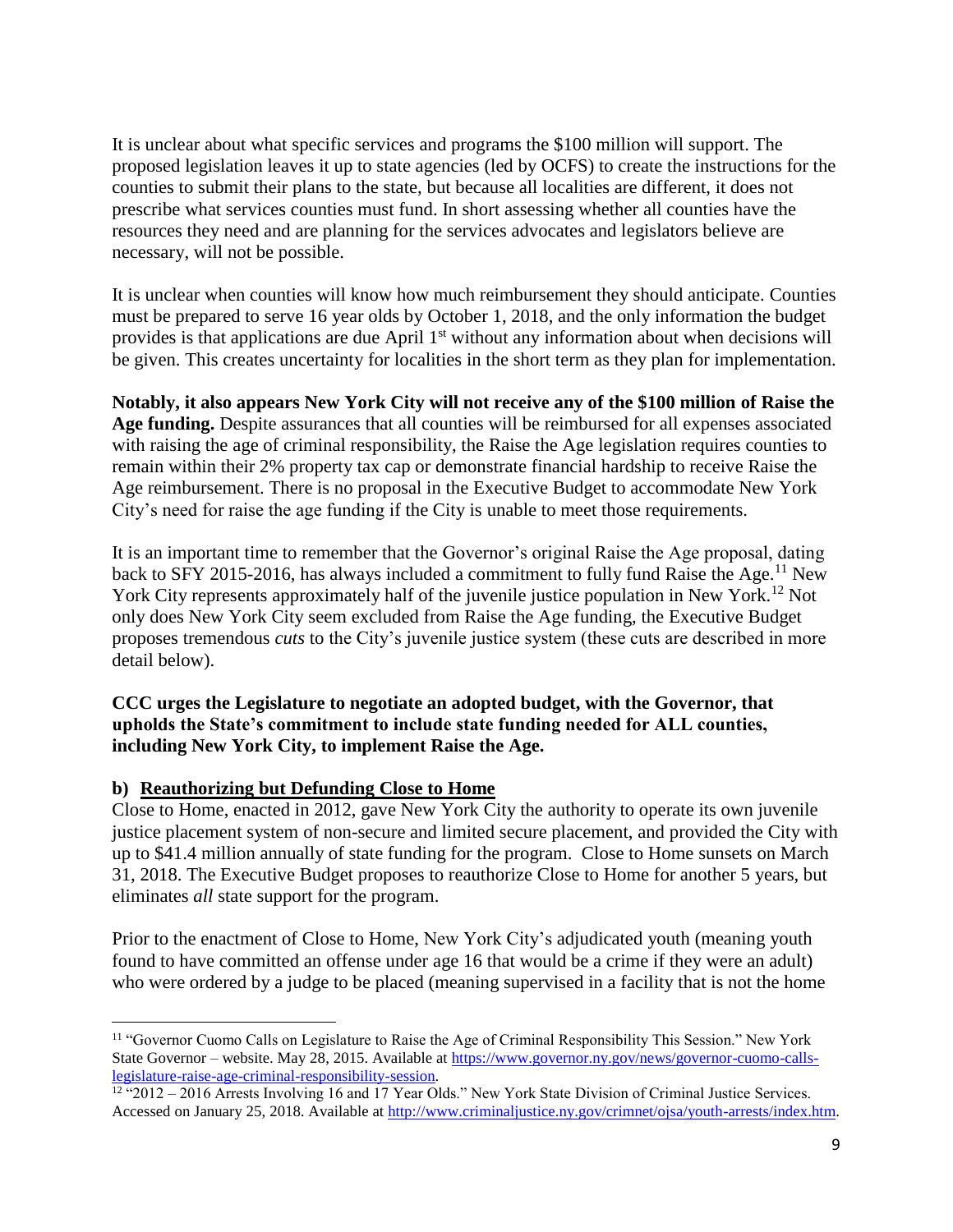of the youth) were given to the custody of New York State's Office of Children and Family Services (OCFS). OCFS would place those youth in locations that were most often far from New York City. There were many barriers to the successful treatment of youth in these facilities, such as difficulty engaging family due to extreme geographic distance, lack of educational success due to the inability to transfer any education credits back to NYC's education system, and ultimately recidivism rates that were above 80% for youth from these facilities.<sup>13</sup>

Close to Home changed this system by giving custody and supervision to New York City for youth placed in non-secure or limited-secure facilities. The City's Administration for Children's Services (ACS) contracted with local child-serving providers to create small, residential facilities close to the youth's community. For the past five years, Close to Home has been providing a continuum of services to address youth and family needs, from before placement begins to well after the youth leave the placement facility. Close to Home has emphasized evidence-based and evidence-informed models, family engagement, trauma, education, health and behavioral health services, and thorough aftercare support. Close to Home has been an essential component for many of the positive trends seen in juvenile justice (including plummeting youth and young adult crime rates $^{14}$ ).

Not only does New York City need state support for its current juvenile justice system, but the Executive Budget is proposing to cut all state funding precisely when the system is due to grow and need more resources from the implementation of Raise the Age, as some 16 and 17 year olds will also be placed into the Close to Home system. **This cut to all Close to Home funding is even more unconscionable in light of the fact that the City seems likely to receive \$0 of the identified \$100 million in funds for Raise the Age implementation.**

**CCC strongly urges the Legislature to reject the Executive Budget proposal to completely defund Close to Home, and to negotiate a budget with the Governor that restores \$41.4 million for Close to Home for youth under 16 and includes an increase in funding necessary to ensure New York City can implement Raise the Age and serve the anticipated influx of 16 and 17 year olds.**

 $\overline{\phantom{a}}$ <sup>13</sup> U.S. Department of Justice, Civil Rights Division, Loretta S. King. "Investigation of the Lansing Residential Center, Louis Gosset, Jr. Residential Center, Tryon Residential Center, and Tryon Girls Center." Letter. August 14, 2009. Available at

[https://www.justice.gov/sites/default/files/crt/legacy/2010/12/15/NY\\_juvenile\\_facilities\\_findlet\\_08-14-2009.pdf.](https://www.justice.gov/sites/default/files/crt/legacy/2010/12/15/NY_juvenile_facilities_findlet_08-14-2009.pdf) Citizens' Committee for Children. *Inside Out: youth experiences inside New York's Juvenile Placement System*. December 2009. Available a[t https://www.cccnewyork.org/wp-](https://www.cccnewyork.org/wp-content/publications/CCCReport.JuvenileJustice.Dec2009.pdf)

[content/publications/CCCReport.JuvenileJustice.Dec2009.pdf.](https://www.cccnewyork.org/wp-content/publications/CCCReport.JuvenileJustice.Dec2009.pdf) Rebecca Colman, Do Han Kim, Susan Mithcell-Herzfeld, and Therese A. Shady. *Long-Term Consequences of Delinquency: Child Maltreatment and Crime in Early Adulthood.* New York State Office of Children and Family Services. March 31, 2009. Available at [https://www.ncjrs.gov/pdffiles1/nij/grants/226577.pdf.](https://www.ncjrs.gov/pdffiles1/nij/grants/226577.pdf)

 $\frac{14}{14}$  Since the Close to Home initiative has begun, juvenile and young adult crime rates have decreased dramatically, and each year has set new record lows. From 2012 to 2016, NYC juvenile arrests have dropped 52% (from 9,675 to 4,615), juvenile detention admissions have dropped 37% (from 3,725 to 2,338) and juvenile placement admissions have dropped 77% (from 568 to 183). There have been similar declines for 16 and 17 year olds, including a 39% decline in arrests (from 23,671 to 14,500). "New York City Juvenile Justice Profile – 2017." New York State Division of Criminal Justice Services. September 1, 2017. Available at

[http://www.criminaljustice.ny.gov/crimnet/ojsa/jj-reports/newyorkcity.pdf.](http://www.criminaljustice.ny.gov/crimnet/ojsa/jj-reports/newyorkcity.pdf) "New York State Arrests Among 16-17 Year Olds – New York City." New York State Division of Criminal Justice Services. February 17, 2017. Available a[t http://www.criminaljustice.ny.gov/crimnet/ojsa/youth-arrests/nyc.pdf.](http://www.criminaljustice.ny.gov/crimnet/ojsa/youth-arrests/nyc.pdf)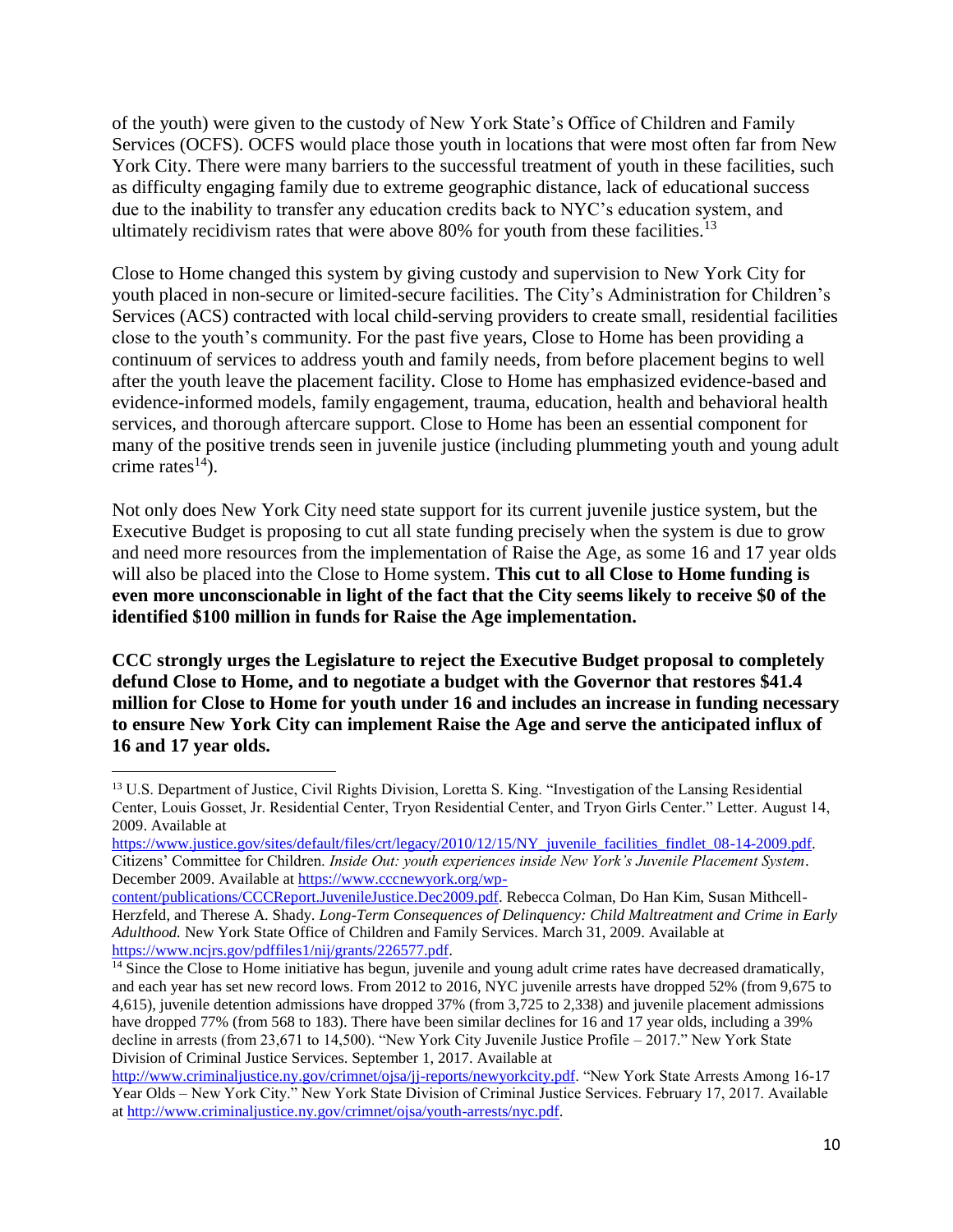### **c) Seeking Authority to Close Ella McQueen**

The Executive Budget proposes Article VII legislation to enable OCFS to close the Ella McQueen facility, located in Brooklyn, with 30-days notice, rather than 12-months notice. Ella McQueen is currently the State's intake facility for youth placed into OCFS placement facilities (most of whom are no longer from NYC due to Close to Home.)

CCC was pleased to see this legislation, as we understand that New York City has requested that it take over Ella McQueen as part of Raise the Age implementation. With the movement of all 16 and 17 year olds off of Rikers Island, the City has stated that it needs the capacity at Ella McQueen. As we understand it, the City plans to use Horizons and Crossroads for most detention, but would use Ella McQueen as intake for detention. Youth detained for less than a week would never be transferred to Horizons or Crossroads.

While the Article VII legislation appears to be a step towards addressing the City's request, it is our understanding that no agreement has yet been reached between the State and the City over the long-term plan for the facility. The Raise the Age legislation included a unique provision for New York City to remove all 16 and 17 year olds off of Rikers Island by October, 2018, which is a year earlier than other counties need to remove 17 year olds from their adult jails. There should thus be appropriate support for this expedited transition. For the City to be able to effectively plan and be in compliance by October 2018, they must know whether they will be able to rely on the capacity at Ella McQueen.

The Article VII legislation in the Executive Budget proposal to give OCFS authority to close Ella McQueen with 30 days notice *seems* to be a positive step towards allowing the City to use that facility. **CCC urges the legislature to include this Article VII bill in the adopted budget and recommends that if the transfer agreement is not reached soon, the adopted budget specifically include an agreement that Ella McQueen will be transferred to New York City to assist the City with Raise the Age implementation.**

## **YOUTH SERVICES**

Youth service programs are critical to ensuring the success of the next generation of New Yorkers. Youth service programs include after school and summer programming, youth employment programs, and services for homeless and runaway youth. These services introduce youth to new experiences and interests, foster positive social development, create safe spaces for youth, enable parents to work, give youth curricular and workforce boosts, and help youth in crises. Many youth would not have access to these programs without state support, especially New York's most vulnerable youth. We urge the legislature to negotiate a budget that invests more in youth services.

### **a) After-School**

High-quality after-school programs have been shown to increase student engagement, increase attendance, improve test scores, support students' social-emotional development, improve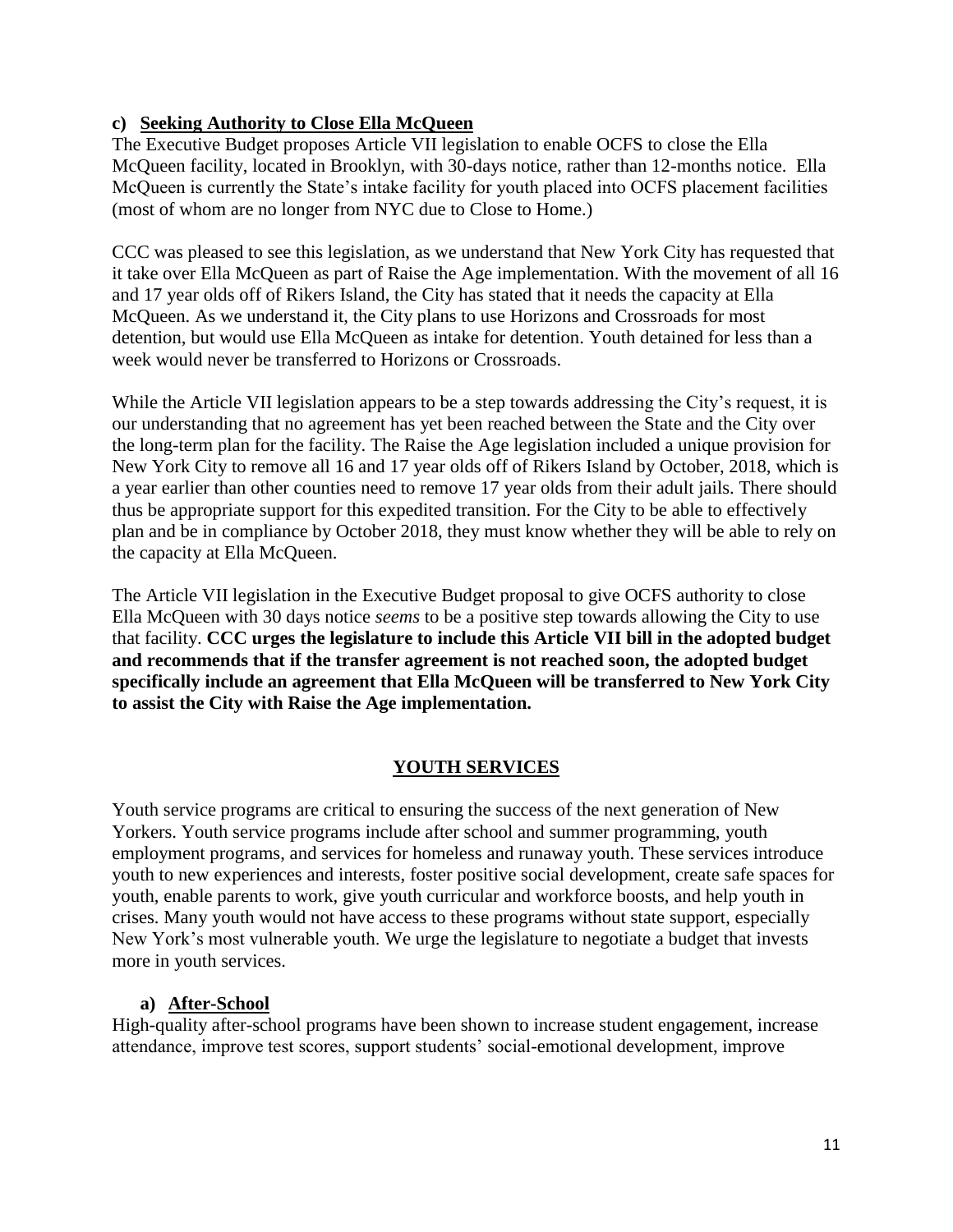physical well-being and reduce negative behaviors.<sup>15</sup> Access to summer programming is equally important for youth as students lose two months of grade level equivalency over the summer months and this situation is more severe for low income students. Over half of the achievement gap between low and high income youth can be explained by unequal access to summer learning opportunities.<sup>16</sup> In 2014, the RAND Corporation found that children who participated in summer programs gained, on average, between 17% and 21% of a year's learning in math.<sup>17</sup>

The Executive Budget proposes expanding the Empire State After-School program by adding \$10 million of school aid funding to serve an additional 6,250 students. This bring total funding for this after-school program to \$45 million. Notably, \$8 million of the new funding for afterschool programs will be targeted towards homeless students. The proposal also would expand eligibility to nonprofit community-based organizations, as opposed to only enabling schools to apply. **CCC supports the \$10 million increase to the Empire State After-School program and opening eligibility to community-based organizations, and we are particularly pleased to see the program targeted to homeless children.**

While the education budget includes new funding for after-school programs, the Executive Budget fails to restore the \$2.5 million the legislature added to the Advantage After-school program. This leaves Advantage with a \$5 million deficit from its FY16-17 funding level of \$22.3 million, as the program was cut by \$2.5 million last year. If funding is not restored to the FY16-17 level, the next round of Advantage After School will serve 3,600 fewer children than are currently served. Notably, 103 of the 177 Advantage programs are in areas not served by the Empire State After School Program.

Advantage After School program provides a wide variety of supportive services to youth across the state, with the programming focusing on high-needs communities. There has been a consistent demand for more Advantage After-School programming, as every recent RFP has left three out of four qualified applicants unfunded.

### **CCC urges the Legislature to negotiate a budget with the Governor that adds \$5 million to Advantage to restore the program to its FY 2016-2017 level of \$22.3 million.**

The Executive Budget also fails to restore \$1.698 million the legislature added to the Youth Development Program. In addition, the Youth Development Program has a sunset provision to end the next year. This program provides incentives for businesses to hire local youth and provide job training and workplace skills training. **CCC urges the legislature to negotiate a budget that restores \$1.698 million for the Youth Development Program and eliminates the sunset provision or at a minimum extends it for another three years.** 

### **b) Summer Youth Employment Program**

<sup>&</sup>lt;sup>15</sup> Afterschool Alliance. 2014. Afterschool Programs Keep Kids Safe, Engage Kids in Learning and Help Working Families. Retrieved from: http://www.afterschoolalliance.org//documents/National\_fact\_sheet\_10.07.14.pdf. <sup>16</sup> National Summer Learning Association. Know the facts. Retrieved from:

http://www.summerlearning.org/?page=know\_the\_facts

<sup>&</sup>lt;sup>17</sup> Afterschool Alliance. March 2015. Evaluations Backgrounder: A Summary of Formal Evaluations of Afterschool programs' Impact on Academics, Behavior, Safety and Family Life. Retrieved from: http://afterschoolalliance.org/documents/Evaluation\_Backgrounder.pdf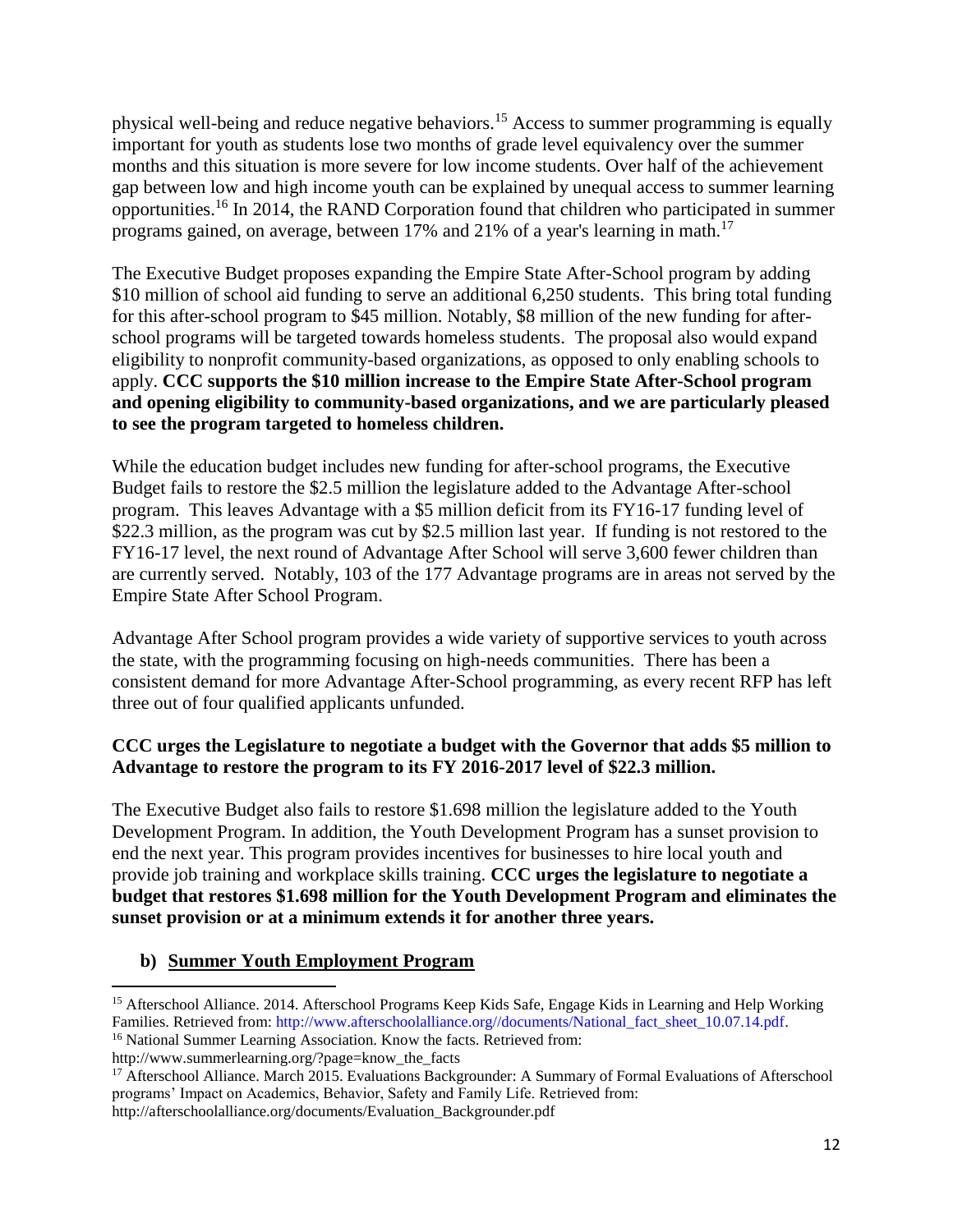The Summer Youth Employment Program (SYEP) has provided transformational experiences for youth through paid jobs with employers across the state. SYEP provides youth with job training, financial literacy education, and wages. This program benefits youth with a real job (which for many youth is their first job), real wages, introduction to new careers, and a productive and supervised program during the potentially idle summer months. Employers also benefit from young employees who they do not have to provide wages. Mutually beneficial, SYEP youth often go on to become full-time employees with their SYEP employer. Many localities have seen the benefit of SYEP and provide substantial local investments as well to expand SYEP access to additional youth.

The Executive Budget proposes to add \$4 million to the state's investment in SYEP to account for the minimum wage increase, for total state support of \$40 million. **CCC supports this \$4 million increase, but also recommends an additional \$4 million be added for 3,000 additional job opportunities for youth across the State.** 

Youth employment through SYEP may perversely hurt a youth's family's eligibility for public assistance as these wages may increase the family wage total, which is critical factor for many public assistance programs. There are many current exemptions for income determination s for students under the age of twenty-one, but they do not cover the entire youth population eligible for youth employment programs, such as SYEP. Youth should be encouraged to take advantage of employment program options without fear that they will lose benefits for their families. **CCC recommends that the legislature pass and the Governor sign a law to exclude income youth ages 14-26 earn in programs like SYEP, as part of income when calculating a family's eligibility for public assistance.**

### **c) Runaway and Homeless Youth (RHY)**

Runaway and homeless youth services not only provide a critical safety net, they enable vulnerable youth to safely re-unite with their families, divert hundreds of youth from costly placement, keep minors in school, and provide older homeless youth the opportunity to continue their education and achieve self-sufficiency.

CCC was so pleased that the Governor and the Legislature included legislation in last year's budget to enable localities to serve young people in runaway and homeless youth programs up to age 25 and to enable youth to remain in crisis and transitional shelters for longer lengths of time. Unfortunately, neither last year's budget nor this year's proposed budget included additional funding to enable counties to expand their RHY programming.

**We urge the Legislature and the Governor to negotiate a budget that adds \$6.116 million (for a total of \$10.6 million) for RHY.** This would enable more counties to create RHY programs (only 25 of the 62 counties have residential programs), enable providers to expand TASC/GED programming, and enable localities to expand RHY programming to youth ages 21- 24.